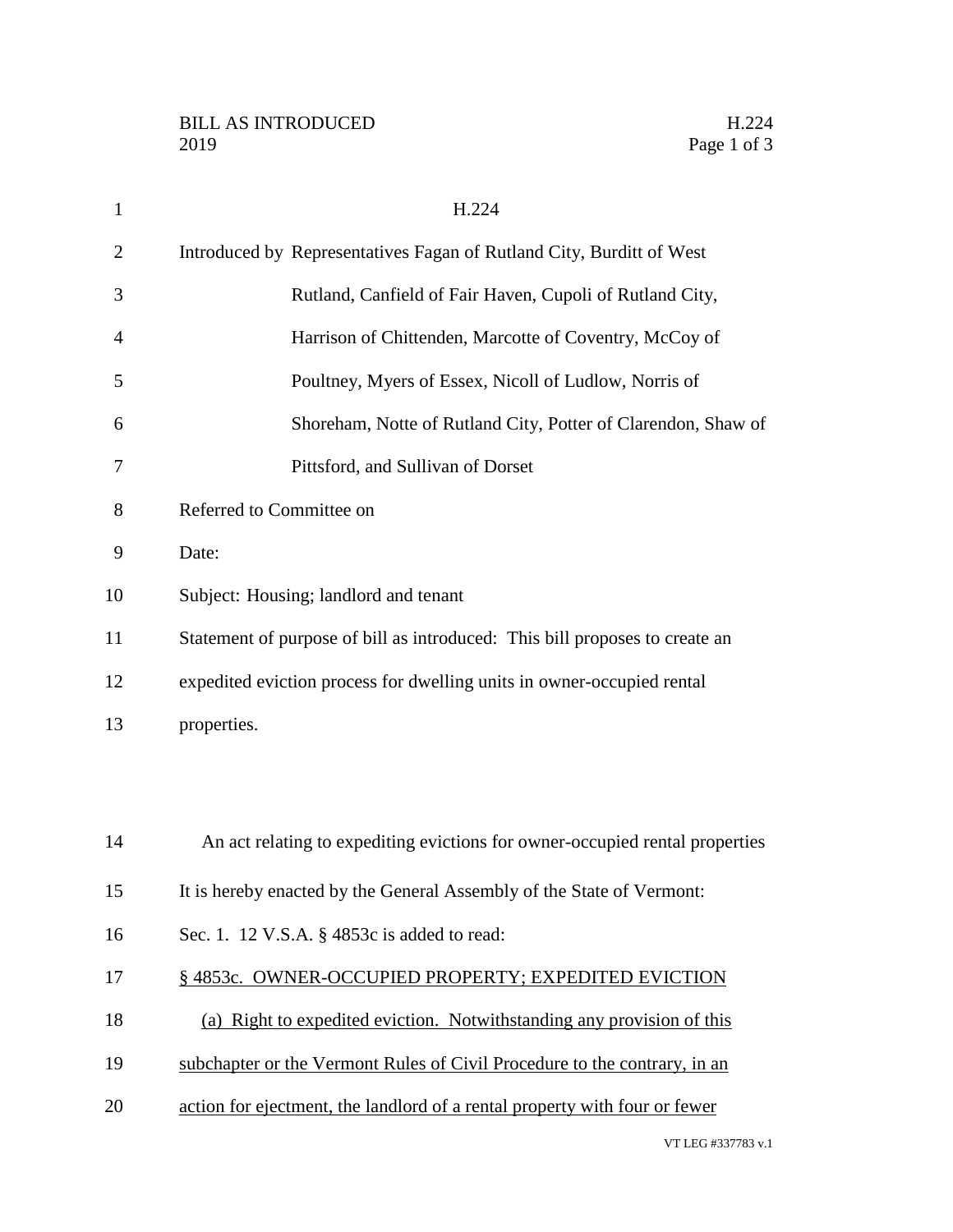| $\mathbf{1}$   | dwelling units, who occupies one of the units as his or her primary residence,     |
|----------------|------------------------------------------------------------------------------------|
| $\overline{2}$ | may file a motion for a judgment that the landlord is entitled to immediate        |
| 3              | possession of a dwelling unit that is occupied by a person without right or        |
| $\overline{4}$ | permission.                                                                        |
| 5              | (b) Commencement; service of process.                                              |
| 6              | (1) A landlord may commence an action by delivering to the defendant a             |
| 7              | complaint, summons, motion for possession, and an affidavit supporting the         |
| 8              | motion, which the landlord may serve on the defendant by certified mail, or by     |
| 9              | leaving a copy, at the address of the dwelling unit the defendant occupies.        |
| 10             | The landlord shall file the complaint, motion, and supporting                      |
| 11             | affidavit with the court, along with a certificate of service specifying the       |
| 12             | method and date of delivery to the defendant, not later than 10 days after the     |
| 13             | completion of service.                                                             |
| 14             | (c) Hearing. The court shall hold a hearing on the motion not later than           |
| 15             | 21 days after the landlord files the complaint, motion, affidavit, and certificate |
| 16             | with the court.                                                                    |
| 17             | (d) Judgment and possession. The court shall issue judgment and a writ of          |
| 18             | possession in favor of the landlord for immediate possession of the dwelling       |
| 19             | unit:                                                                              |
| 20             | (1) by default if the defendant fails to appear at the hearing to oppose           |
| 21             | the landlord's motion or to file an answer; or                                     |